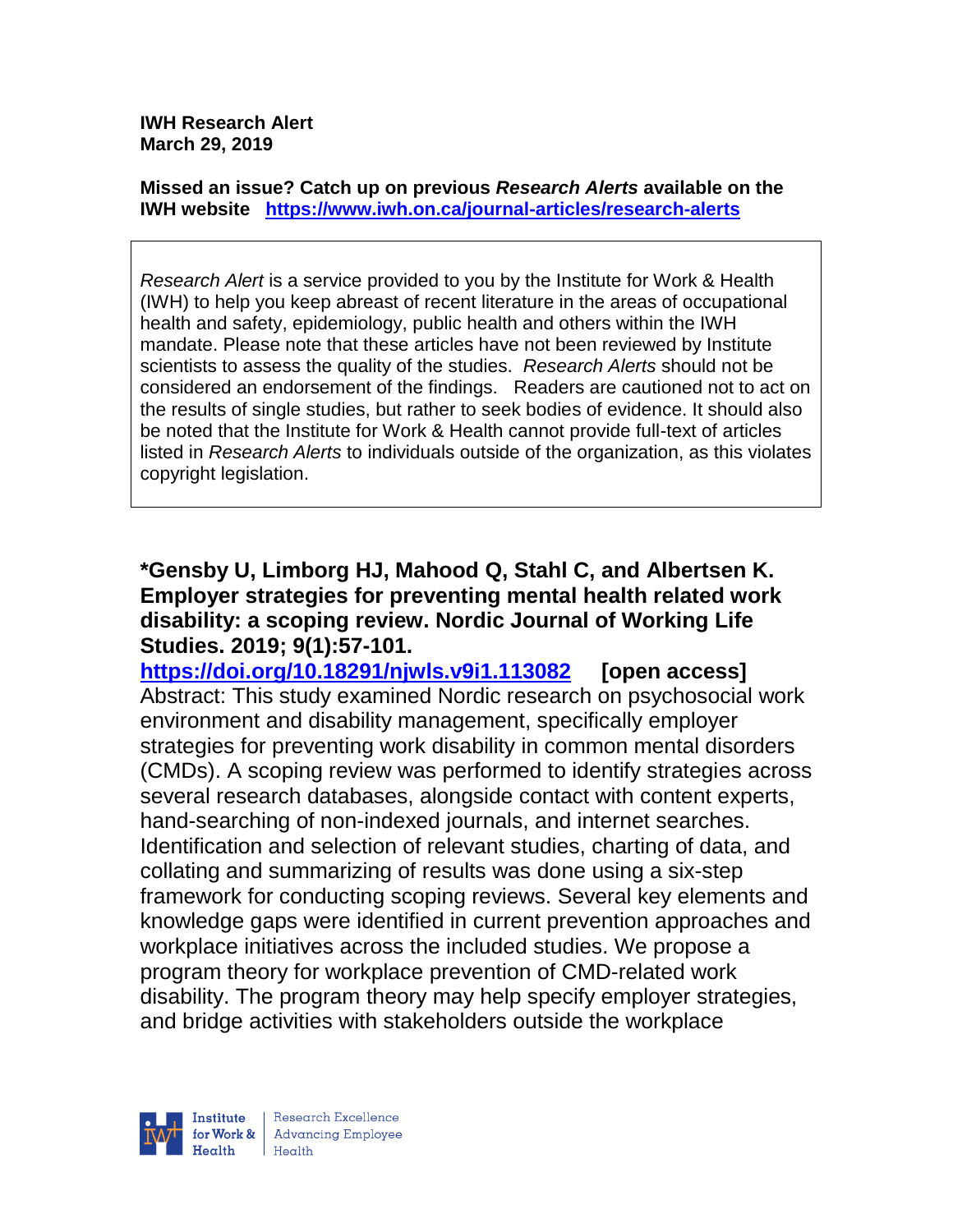## **\*Ramkissoon A, Smith P, and Oudyk J. Dissecting the effect of workplace exposures on workers' rating of psychological health and safety. American Journal of Industrial Medicine. 2019; [Epub ahead of print].**

# **<https://doi.org/10.1002/ajim.22964>**

Abstract: OBJECTIVES: To validate the factor structure of the Copenhagen Psychosocial Questionnaire (COPSOQ) in a North American population and dissect the associations between psychosocial factors and workplace psychological health and safety. METHODS: Confirmatory factor analysis and multivariate linear regression were used to determine the associations between COPSOQ dimensions and a global rating of workplace psychological health and safety. Models were stratified by sex, gender roles, and age. RESULTS: The COPSOQ factor structure was verified among Canadian workers. Three factors were found to significantly contribute to the global rating of the psychological health and safety for all workers. Few differences were observed across sex, gender roles, and age. CONCLUSIONS: This study identified dimensions of the psychosocial work environment that are strongly associated with the global rating of workplace psychological health and safety. Using a standardized questionnaire like the COPSOQ allows for comparisons over time, between different industries, and worker populations

**\*Yanar B, Amick BC, Lambraki I, D'Elia T, Severin C, and Van Eerd D. How are leaders using benchmarking information in occupational health and safety decision-making? Safety Science. 2019; 116:245-253.** 

**<https://doi.org/10.1016/j.ssci.2019.03.016>** 

**Aube K, Duchaine CS, Dionne CE, Vezina M, Mantha-Belisle MM, Sultan-Taieb H, et al. Evaluation of the Quebec healthy enterprise standard: effect on adverse physical and psychosocial work factors and work-related musculoskeletal problems. Journal of Occupational and Environmental Medicine. 2019; 61(3):203-211.** 

**<https://doi.org/10.1097/JOM.0000000000001498>** 

Abstract: OBJECTIVE: The aim of this study was to evaluate the effect of the Quebec Healthy Enterprise Standard (QHES) on adverse

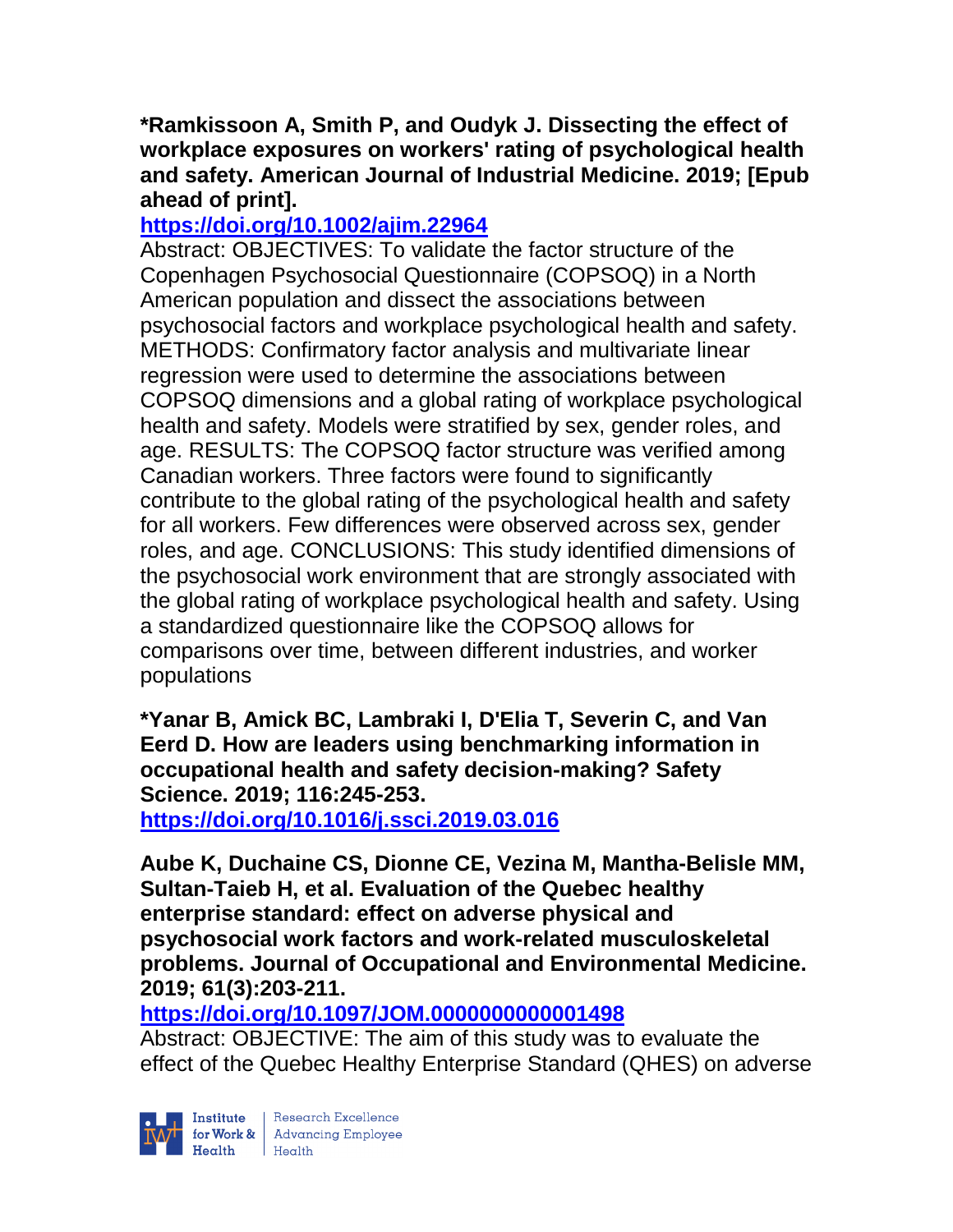physical and psychosocial work factors and work-related musculoskeletal problems (WMSP). METHODS: Workers of 10 organizations completed questionnaires before (n = 2849) and 2 to 3 years following (n = 2560) QHES implementation. Outcomes were assessed using validated instruments. RESULTS: Workers exposed to adverse physical and psychosocial work factors had a higher prevalence of WMSP. After interventions, the prevalences of one adverse physical and three adverse psychosocial work factors were lower among workers exposed to interventions. Among men exposed to physical and psychosocial interventions, the lower prevalence of neck WMSP is compatible with a beneficial intervention effect. Other results generally showed few effects on WMSP. CONCLUSION: Results suggest that QHES implementation lead to a decrease in some adverse physical and psychosocial work factors. Few effects were observed on WMSP

### **Bosetti C, Santucci C, Radrezza S, Erthal J, Berterame S, and Corli O. Trends in the consumption of opioids for the treatment of severe pain in Europe, 1990-2016. European Journal of Pain. 2019; 23(4):697-707.**

# **<https://doi.org/10.1002/ejp.1337>**

Abstract: BACKGROUND: Over the last decades, consumption of opioids for the treatment of pain increased steadily in the United States, Australia, and a few European countries. To date, no study has analysed time trends in opioid consumption across Europe. METHODS: We analysed data provided by International Narcotics Control Boards on the consumption of fentanyl, oxycodone, morphine, hydromorphone and pethidine in 40 European countries over the last decade. Trends in total opioid consumption from 1990 to 2016 in 22 selected European countries, the European Union (EU) as a whole, and, for comparison purpose, the United States, were analysed using the joinpoint regression analysis. RESULTS: In 2014- 2016, opioid use was >10,000 defined daily doses for statistical purposes (s-DDD) per 1,000,000 inhabitants die in Western/Northern countries, whereas it was <1000 s-DDD in Southern/Eastern ones. In most European countries, opioid consumption increased to a great extent between 2004-2006 and 2014-2016; it rose from 6,477 to 8,967 s-DDD (+38.4%) in the EU, and from 14,598 to 16,491 s-DDD (+13%) in the United States. The increase in opioid use was steady

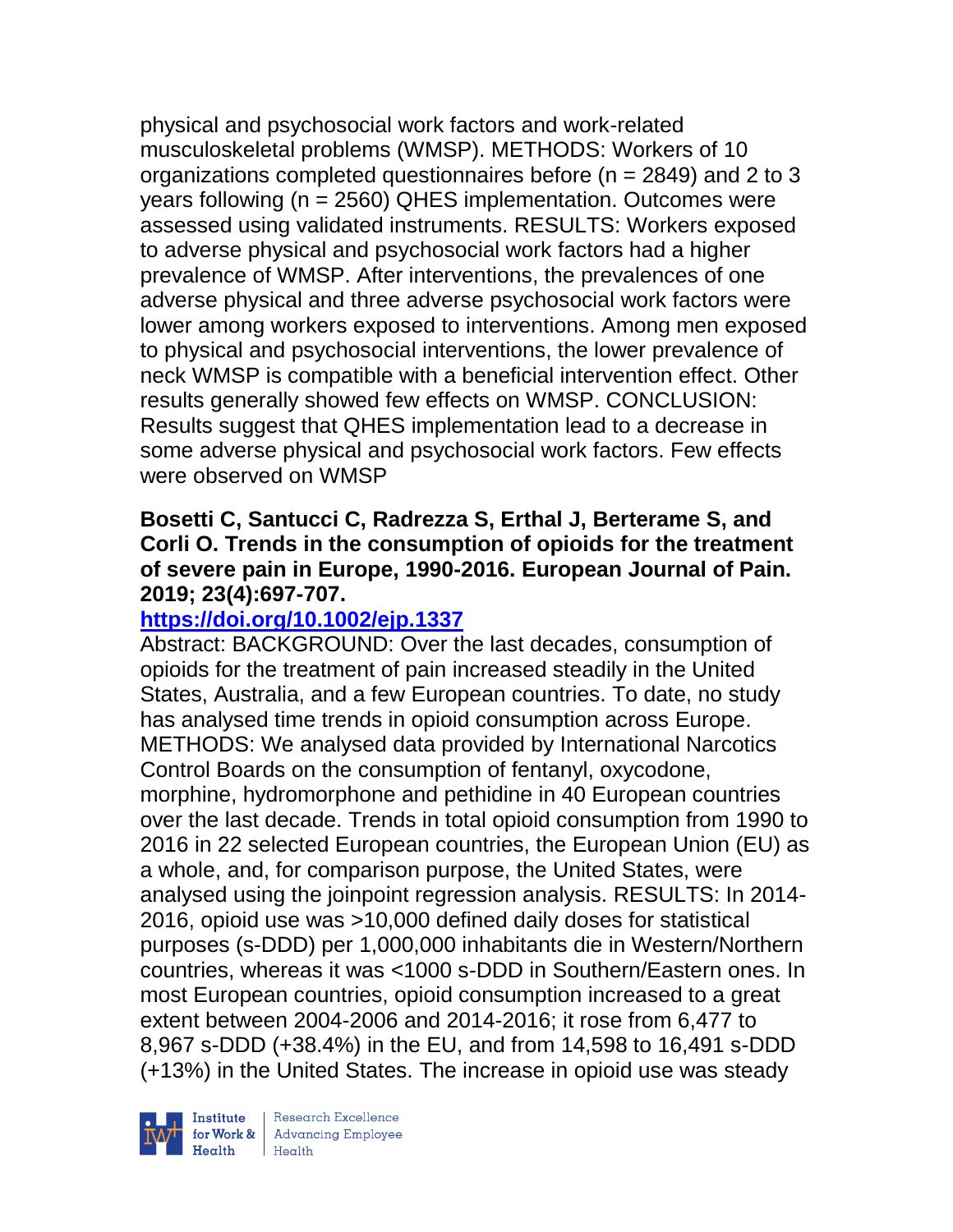since the early to mid-1990s in most European countries and it slowed down after the mid- to late 2000s. In Denmark, Finland, France, Ireland, Switzerland, Poland and the EU, opioid use levelled off or declined over most recent years. CONCLUSIONS: Consumption of opioid analgesics sharply increased in most of European countries since the early to mid-1990s. This notwithstanding, in the mid-2010s there was still a more than 10-fold difference between the highest consumption in Western/Northern countries and the lowest one in Southern/Eastern countries. SIGNIFICANCE: This study provides an updated and comprehensive analysis of time trends and geographic variations in opioid consumption use across European countries over the last three decades

#### **Ervasti J, Pietilainen O, Rahkonen O, Lahelma E, Kouvonen A, Lallukka T, et al. Long-term exposure to heavy physical work, disability pension due to musculoskeletal disorders and allcause mortality: 20-year follow-up-introducing Helsinki Health Study job exposure matrix. International Archives of Occupational & Environmental Health. 2019; 92(3):337-345. <https://doi.org/10.1007/s00420-018-1393-5>**

Abstract: PURPOSE: We developed a job exposure matrix (JEM) to study the association between long-term exposure to heavy physical effort or heavy lifting and carrying at work with disability pension due to musculoskeletal disorders and premature all-cause mortality. METHODS: Exposure to heavy physical effort at work during 1996- 2005 was estimated with JEM developed for this study population, where the exposure was based on occupational titles of the participants. We included all employees of the City of Helsinki, Finland, who had annual data of exposure for 8-10 years (1996-2005,  $n = 18387$ ). The outcome variables were register-based, and the follow-up was from 2006 until 2015. The risk estimates were evaluated using competing risk survival analysis. RESULTS: There were 530 (3%) disability pension events due to musculoskeletal disorders during the 10-year follow-up. After adjustment for sex, age, education and chronic diseases, employees in the second (SHR = 1.46, 95% CI 1.05-2.05), third (SHR = 2.73, 95% CI 2.00-2.29), and the highest exposure quartile (SHR =  $2.56$ ,  $95\%$  CI 1.88-3.50) had a higher risk of musculoskeletal disability pension than employees in

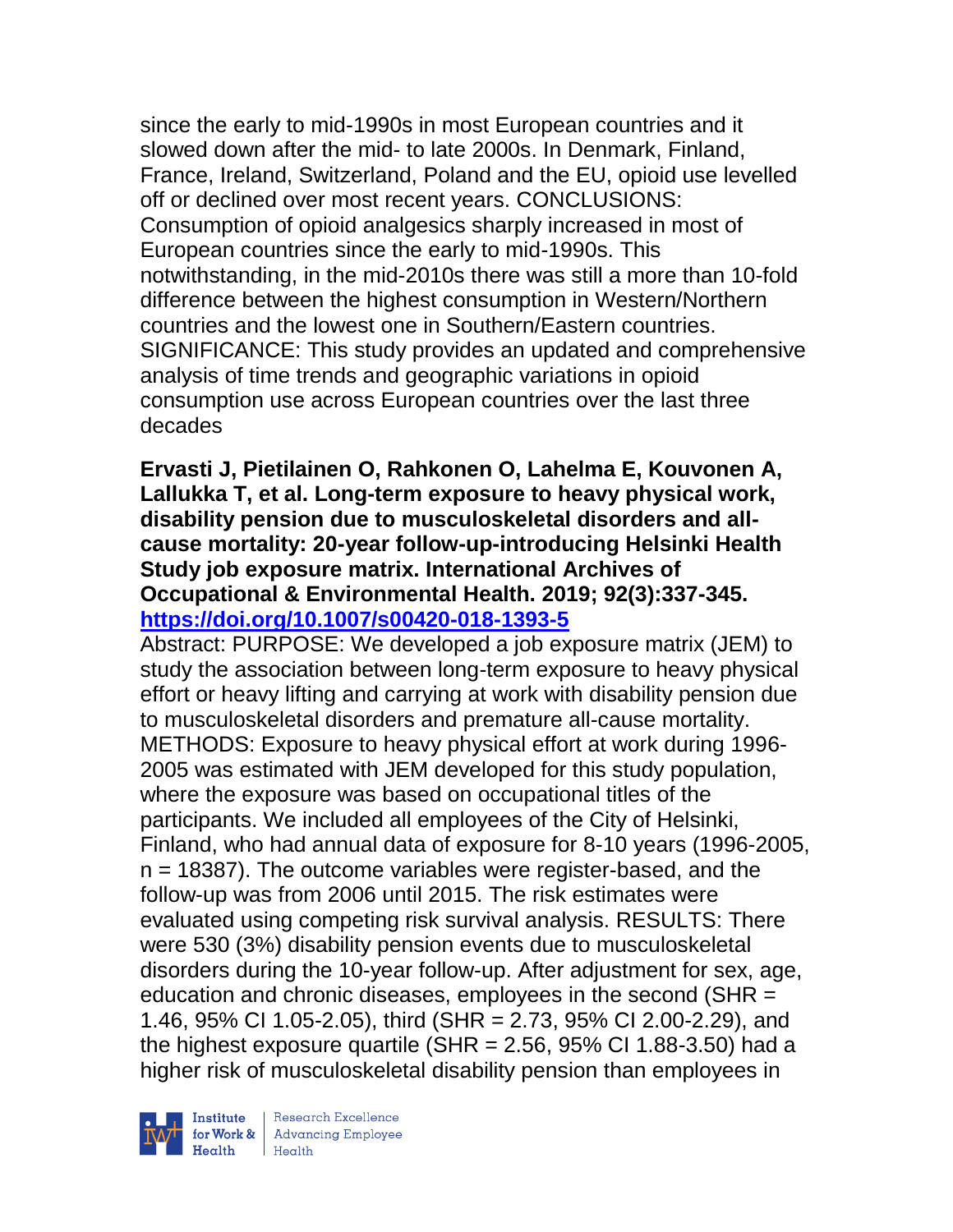the lowest quartile. A total of 110 (4%) men and 266 (2%) women died during the follow-up. Men in the third quartile (SHR  $= 2.29$ , 95% CI 1.23-4.24), and women in the highest exposure quartile (SHR  $=$ 1.54, 95% CI 0.99-2.41) had a higher risk of premature mortality than those in the lowest quartile. CONCLUSIONS: Eight to ten years of exposure to heavy physical effort at work is strongly associated with disability pension due to musculoskeletal disorders. This exposure also increases the risk of premature mortality, particularly among men

#### **Halonen JI, Lallukka T, Virtanen M, Rod NH, and Magnusson Hanson LL. Bi-directional relation between effortreward imbalance and risk of neck-shoulder pain: assessment of mediation through depressive symptoms using occupational longitudinal data. Scandinavian Journal of Work, Environment & Health. 2019; 45(2):126-133.**

## **<https://doi.org/10.5271/sjweh.3768>**

Abstract: Objectives Bi-directional associations between perceived effortreward imbalance (ERI) at work and neck-shoulder pain have been reported. There is also evidence of associations between ERI and depressive symptoms, and between depressive symptoms and pain while the links between ERI, depressive symptoms and pain have not been tested. We aimed to assess whether depressive symptoms mediate the association between ERI and neck-shoulder pain, as well as the association between neck-shoulder pain and ERI. Methods We used prospective data from three consecutive surveys of the Swedish Longitudinal Occupational Survey of Health (SLOSH) study. ERI was assessed with a short version of the ERI questionnaire, and pain was defined as having had neck-shoulder pain that affected daily life during the past three months. Depressive symptoms were assessed with a continuous scale based on six-items of the (Hopkins) Symptom Checklist. Counterfactual mediation analyses were applied using exposure measures from 2010/2012 (T1), depressive symptoms from 2012/2014 (T2), and outcomes from 2014/2016 (T3), and including only those free of outcome at T1 and T2 (N=28763239). Results ERI was associated with a higher risk of neck-shoulder pain [risk ratio (RR) for total effect 1.22, 95% confidence interval (CI) 1.00-1.48] and 41% of this total effect was mediated through depressive symptoms. Corresponding RR for association between neck-shoulder pain and ERI was 1.34 (95% CI

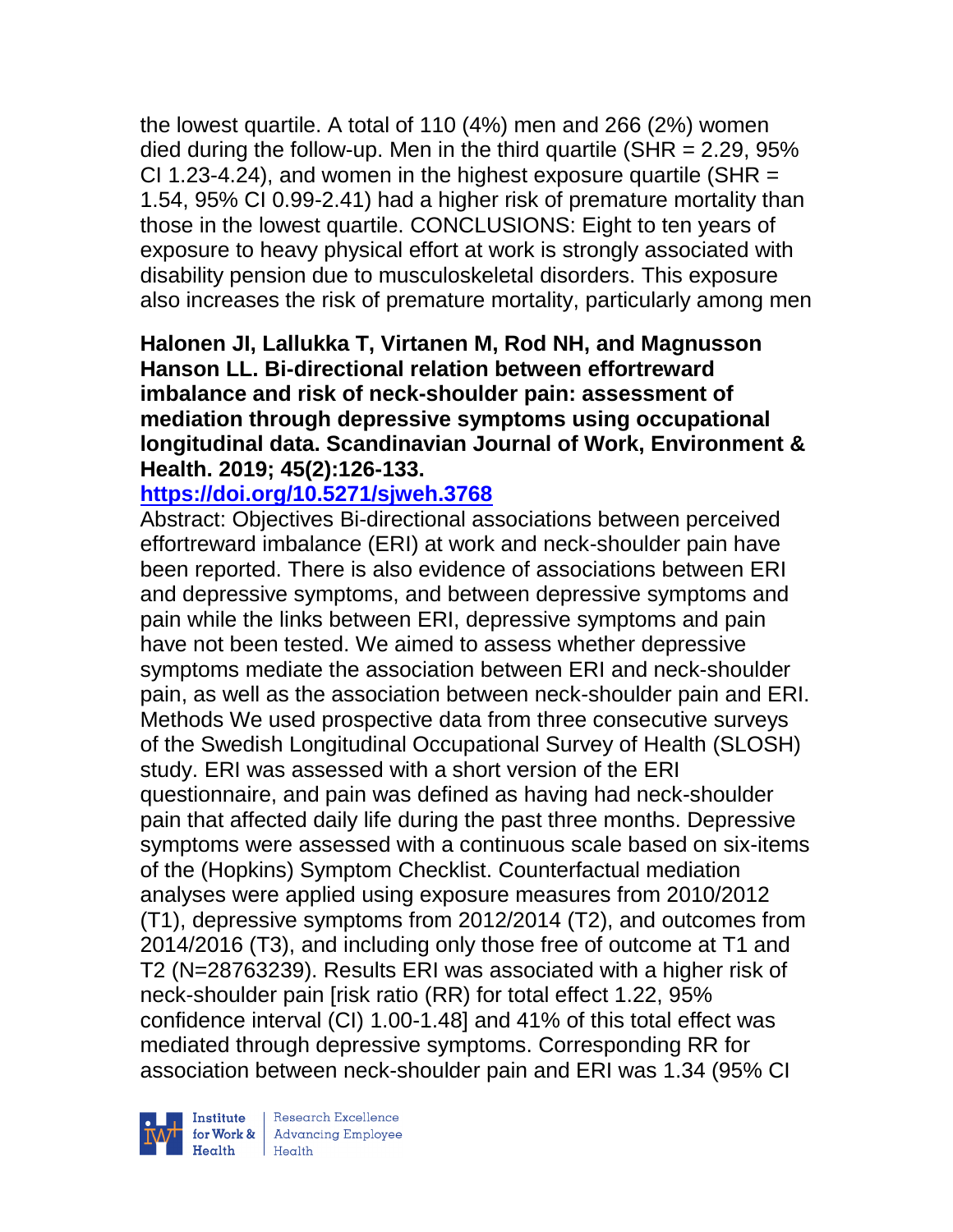1.09-1.64), but the mediating role of depressive symptoms was less consistent. Conclusions Depressive symptoms appear to be an intermediate factor in the relationship between ERI and neckshoulder pain

## **Johnston A, Kelly SE, Hsieh SC, Skidmore B, and Wells GA. Systematic reviews of clinical practice guidelines: a methodological guide. Journal of Clinical Epidemiology. 2019; 108:64-76.**

# **<https://doi.org/10.1016/j.jclinepi.2018.11.030>**

Abstract: OBJECTIVES: Systematic reviews (SRs) of clinical practice guidelines (CPGs) are unique knowledge syntheses that require tailored approaches to, and greater subjectivity in, design and execution compared with other SRs in clinical epidemiology. We provide review authors structured direction on how to design and conduct methodologically rigorous SRs of CPGs. STUDY DESIGN AND SETTING: A guidance paper outlining suggested methodology for conducting all stages of an SR of CPGs. We present concrete examples of approaches used by published reviews, including a case exemplar demonstrating how this methodology was applied to our own SR of CPGs. RESULTS: Review context and the unique characteristics of CPGs as research syntheses or clinical guidance statements must be considered in all aspects of review design and conduct. Researchers should develop a "PICAR" statement to help form and focus on the research question(s) and eligibility criteria, assess CPG quality using a validated appraisal tool, and extract, analyze, and summarize data in a way that is cogent and transparent. CONCLUSION: SRs of CPGs can be used to systematically identify, assess, and summarize the current state of guidance on a clinical topic. These types of reviews often require methodological tailoring to ensure that their objectives and timelines are effectively and efficiently addressed; however, they should all meet the criteria for an SR, follow a rigorous methodological approach, and adhere to transparent reporting practices

**Akbarzadeh Khorshidi H, Marembo M, and Aickelin U. Predictors of return to work for occupational rehabilitation users in workrelated injury insurance claims: insights from mental health. Journal of Occupational Rehabilitation. 2019; [Epub ahead of** 



| Research Excellence for Work & Advancing Employee<br>Health Health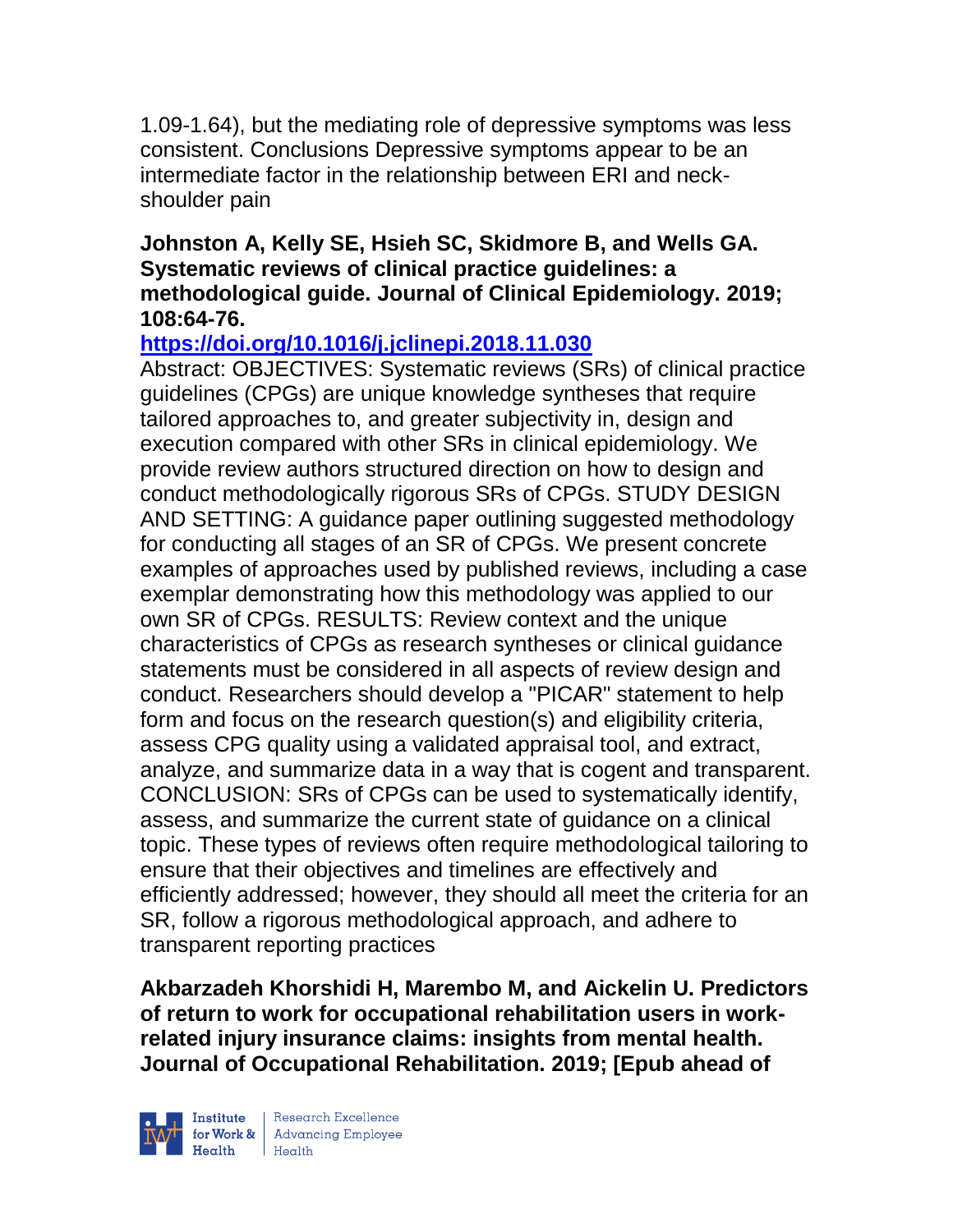## **print].**

## **<https://doi.org/10.1007/s10926-019-09835-4>**

Abstract: Purpose This study evaluates the Occupational Rehabilitation (OR) initiatives regarding return to work (RTW) and sustaining at work following work-related injuries. This study also identifies the predictors and predicts the likelihoods of RTW and sustainability for OR users. Methods The study is conducted on the compensation claim data for people who are injured at work in the state of Victoria, Australia. The claims which commenced OR services between the first of July 2012 and the end of June 2015 are included. The claims which used original employer services (OES) have been separated from claims which used new employer services (NES). We investigated a range of predictors categorised into four groups as claimant, injury, and employment characteristics and claim management. The RTW and sustaining at work are outcomes of interest. To evaluate the predictors, we use Chi-squared test and logistic regression modelling. Also, we prioritized the predictors using Akaike Information Criterion (AIC) measure and Cross-validation error. Four predictive models are developed using significant predictors for OES and NES users to predict RTW and sustainability. We examined the multicollinearity of the developed models using Variance Inflation Factor (VIF). Results About 75% and 60% of OES users achieved RTW and have been sustained at work respectively, whilst just approximately 30% of NES users have been placed at a new employer and 25% of them have been sustained at work. The predictors which have the most association with OES and NES outcomes are the use of psychiatric services and age groups respectively. We found that having mental conditions is as an important indicator to allocate injured workers into OES or NES initiatives. Our study shows that injured workers with mental issues do not always have lower RTW rate. They just need special consideration. Conclusion Understanding the predictors of RTW and sustainability helps to develop interventions to ensure sustained RTW. This study will assist decision makers to improve design and implementation of OR services and tailor services according to clients' needs

# **Lozano-Diez RV, Lopez-Zaldivar O, Herrero Del Cura S, and Verdu-Vazquez A. Analysis of the impact of health and safety**



| Research Excellence for Work & Advancing Employee<br>Health Health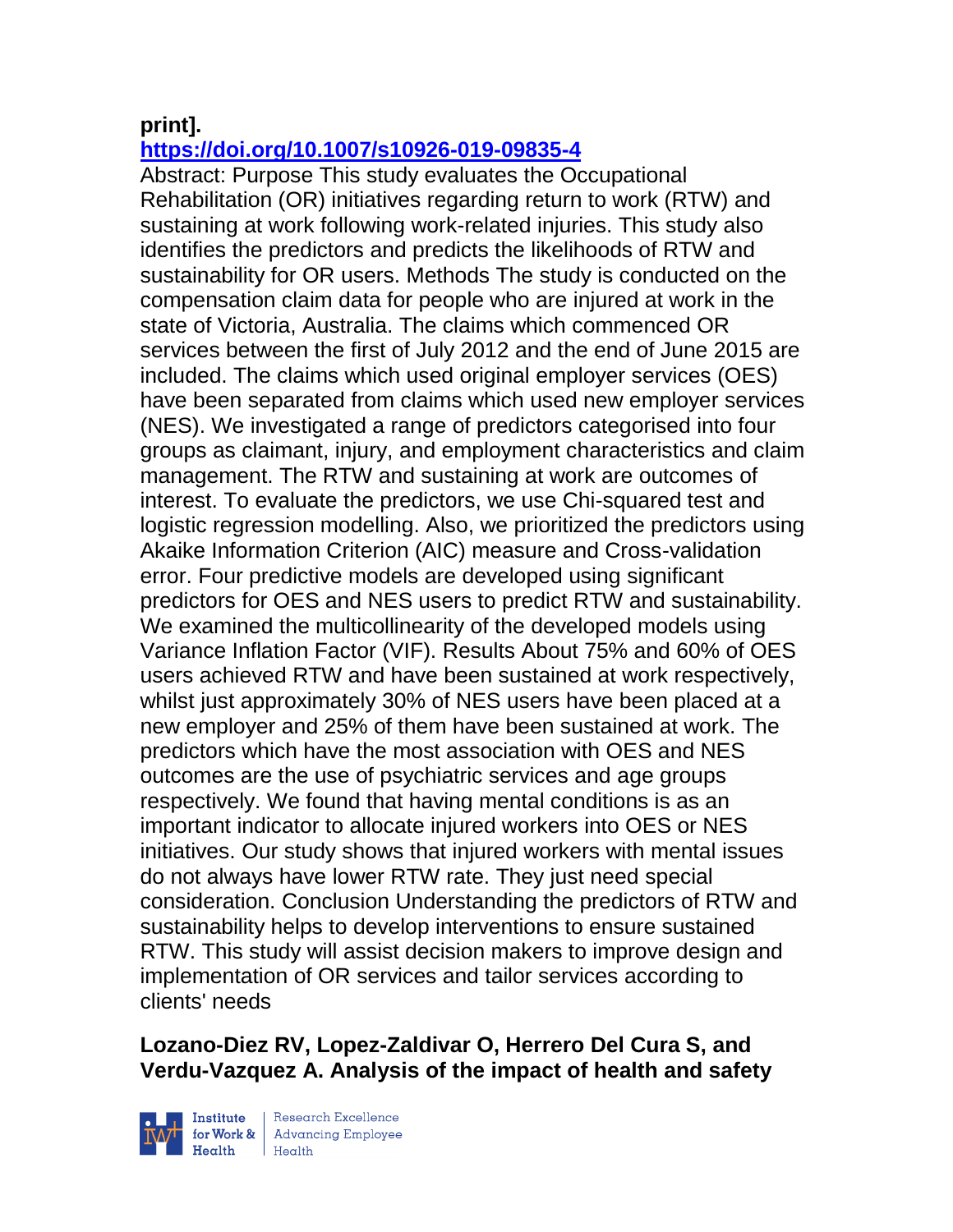#### **coordinator on construction site accidents: the case of Spain. Journal of Safety Research. 2019; 68:149-156. <https://doi.org/10.1016/j.jsr.2018.12.012>**

Abstract: The figure of the Health and Safety Coordinator (HSC), as a necessary and competent engineer in the construction sector, emerged in Spain on December 25, 1997 as a result of the implementation of European Directive 92/57/EEC. The coming of age of this figure is a sufficient period of time for determining its implementation and impact within the construction sector. The research carried out in this article arose from the analysis of statistical data obtained through Public Authorities and Professional Bodies. The quantitative study of the data extracted is complemented by the creation of specific benchmark indicators which connect four fundamental variables in the construction industry: the number of accidents, volume of workers employed, building units, and health and safety coordination posts. Furthermore, the legislation governing the HSC engineer in each of the 28 Member States of the European Union is studied. The results show a high implementation rate for the figure of the HSC, as well as a positive impact in relation to the reduced accident rate in the construction sector. Likewise, an update to the procedures of the various authorities is considered to be necessary in order to make the data concerning the actual work of the health and safety coordinators public. Finally, a review of the Spanish legislation concerning the HSC Coordinator is considered to be inevitable, in order to bring it up to the levels of professional skill and competence defined by the majority of European Union Member **States** 

**Lytras T, Kogevinas M, Kromhout H, Carsin AE, Anto JM, Bentouhami H, et al. Occupational exposures and incidence of chronic bronchitis and related symptoms over two decades: the European Community Respiratory Health Survey. Occupational & Environmental Medicine. 2019; 76(4):222-229. <https://doi.org/10.1136/oemed-2018-105274>** 

Abstract: OBJECTIVES: Chronic bronchitis (CB) is an important chronic obstructive pulmonary disease (COPD)-related phenotype, with distinct clinical features and prognostic implications. Occupational exposures have been previously associated with increased risk of CB but few studies have examined this association



 $\begin{tabular}{|l|} Institute & Research Excellence \\ \hline for Work & Advancing Employee \\ Health & Health \\ \end{tabular}$ | Research Excellence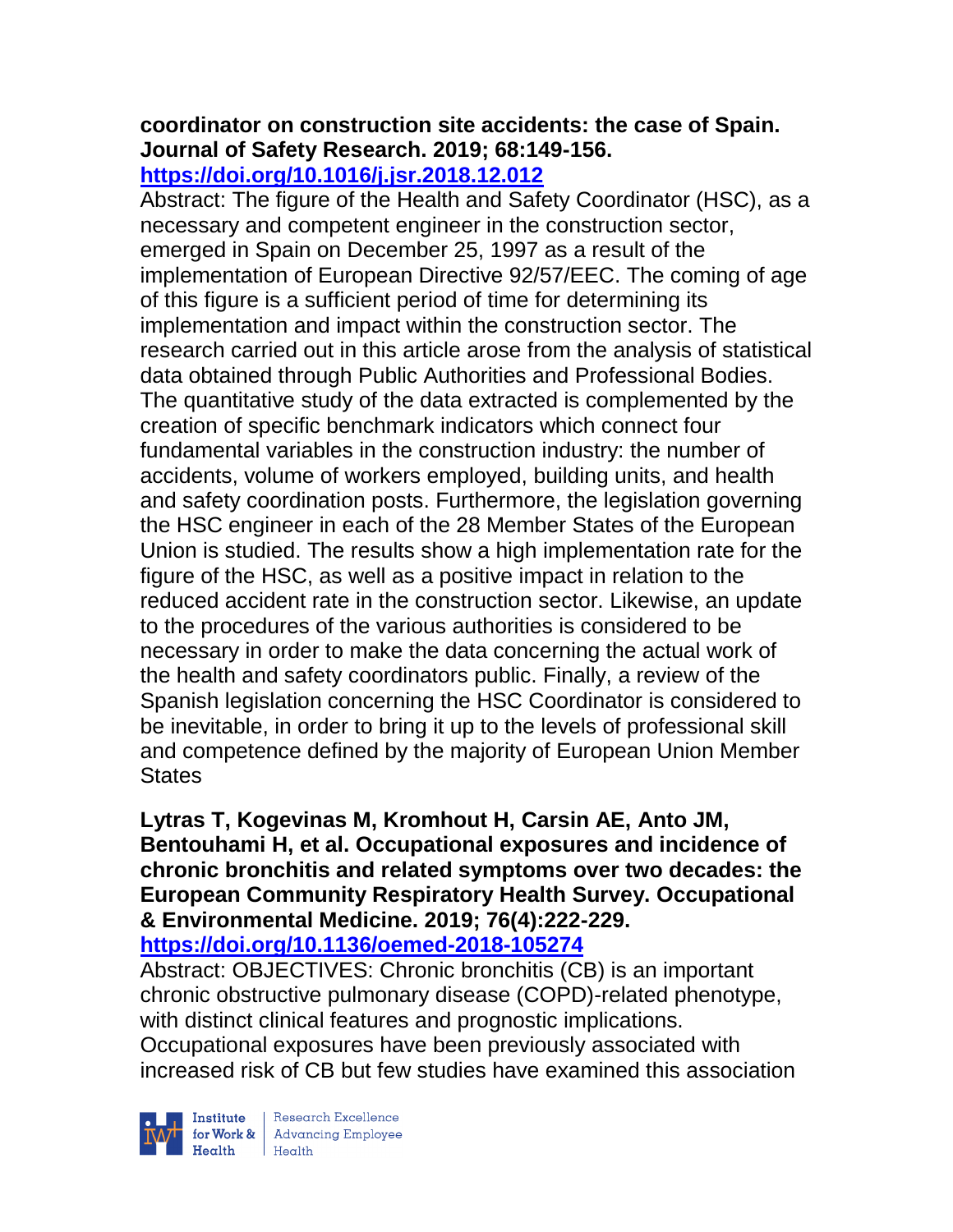prospectively using objective exposure assessment. We examined the effect of occupational exposures on CB incidence in the European Community Respiratory Health Survey. METHODS: Population samples aged 20-44 were randomly selected in 1991- 1993, and followed up twice over 20 years. Participants without chronic cough or phlegm at baseline were analysed. Coded job histories during follow-up were linked to the ALOHA Job Exposure Matrix, generating occupational exposure estimates to 12 categories of chemical agents. Their association with CB incidence over both follow-ups was examined with Poisson models using generalised estimating equations. RESULTS: 8794 participants fulfilled the inclusion criteria, contributing 13 185 observations. Only participants exposed to metals had a higher incidence of CB (relative risk (RR) 1.70, 95% CI 1.16 to 2.50) compared with non-exposed to metals. Mineral dust exposure increased the incidence of chronic phlegm (RR 1.72, 95% CI 1.43 to 2.06). Incidence of chronic phlegm was increased in men exposed to gases/fumes and to solvents and in women exposed to pesticides. CONCLUSIONS: Occupational exposures are associated with chronic phlegm and CB, and the evidence is strongest for metals and mineral dust exposure. The observed differences between men and women warrant further investigation

#### **Malmivaara A. Generalizability of findings from randomized controlled trials is limited in the leading general medical journals. Journal of Clinical Epidemiology. 2019; 107:36-41. <https://doi.org/10.1016/j.jclinepi.2018.11.014>**

Abstract: OBJECTIVES: To document reporting of study characteristics of randomized controlled trials (RCTs) in the four leading general medical journals and to appraise the generalizability of the evidence. STUDY DESIGN AND SETTING: All RCTs in BMJ, JAMA, Lancet, and NEJM from January 1, 2017 to September 30, 2017 were searched by hand, and data were extracted according to the benchmarking method. RESULTS: Hundred sixty-one RCTs were found; 67% assessed pharmacological therapy. The percentages of adequate documentation were patients' path before randomization 3% to 33% of trials; characteristics of the health care settings 0% to 75%; at least two comorbid conditions 25% to 50%; at least one measure was reported of functioning 42% to 54%, of behavioral



 $\begin{tabular}{|l|} Institute & Research Excellence \\ \hline for Work & Advancing Employee \\ Health & Health \\ \end{tabular}$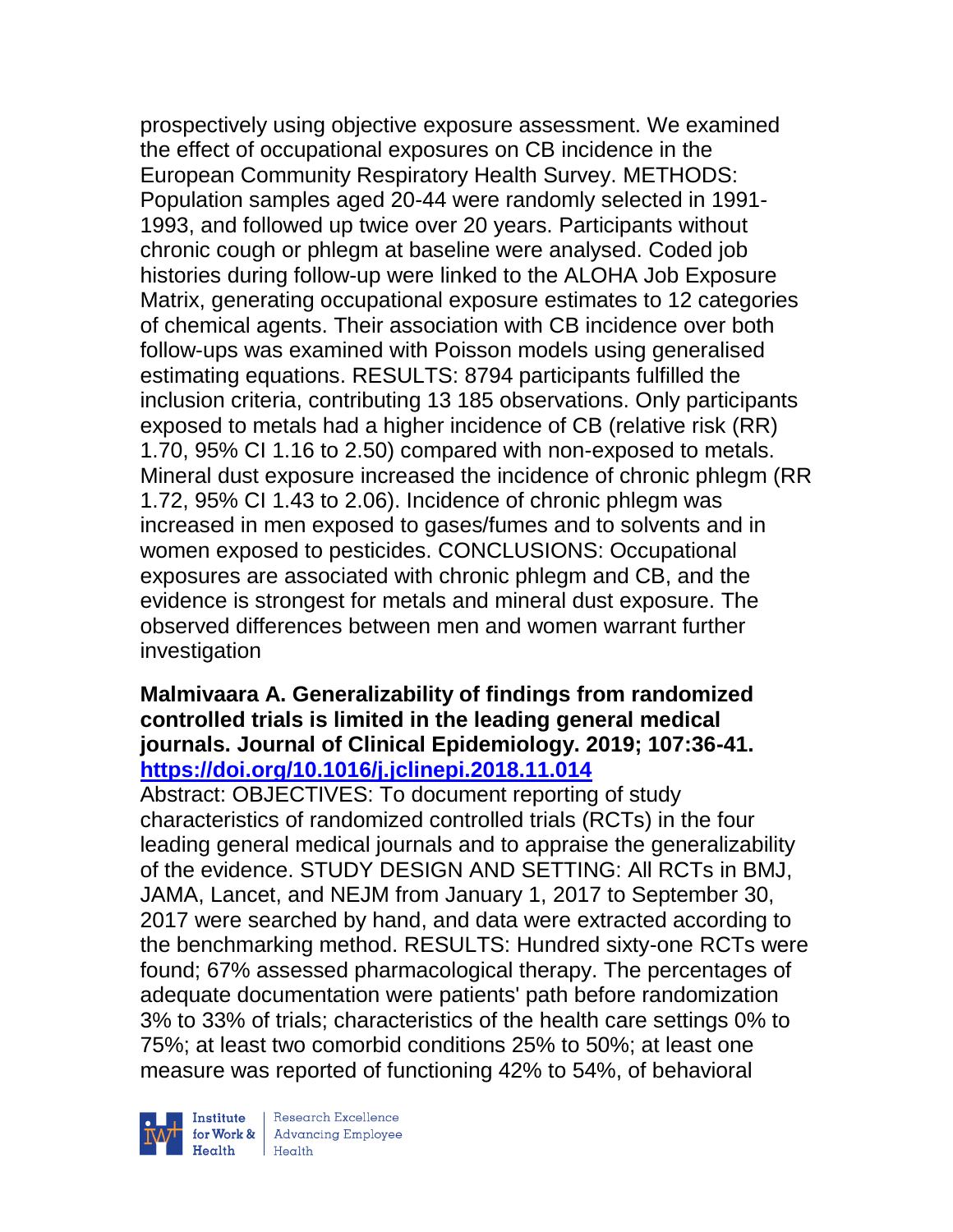factors 25% to 58%, of environmental factors 3% to 25%, and of inequity-related factors 28% to 68%; cointerventions 6% to 25%; and reasons for dropping out of follow-up 39% to 100%. CONCLUSION: Almost all RCTs showed deficiencies in description of patient selection and study setting and in reporting of patient characteristics related to functioning, comorbidities, and to behavioral, environmental, and inequity factors. The findings indicate that generalizability of this evidence may be limited. The benchmarking method can be used for planning and appraisal of clinical trials and systematic reviews

**Mazza D, Brijnath B, Chakraborty SP, and the Guideline Development Group. Clinical guideline for the diagnosis and management of work-related mental health conditions in general practice. Melbourne: Monash University; 2019. [https://mon.clients.squiz.net/\\_\\_data/assets/pdf\\_file/0004/1696702](https://mon.clients.squiz.net/__data/assets/pdf_file/0004/1696702/Work-Related-Mental-Health-Clinical-Guideline-for-GPs_Digital.pdf) [/Work-Related-Mental-Health-Clinical-Guideline-for-](https://mon.clients.squiz.net/__data/assets/pdf_file/0004/1696702/Work-Related-Mental-Health-Clinical-Guideline-for-GPs_Digital.pdf)[GPs\\_Digital.pdf](https://mon.clients.squiz.net/__data/assets/pdf_file/0004/1696702/Work-Related-Mental-Health-Clinical-Guideline-for-GPs_Digital.pdf)**

## **Related Report**

**Mazza D, Brijnath B, Chakraborty SP, Rasekaba TR, Clements JC, and the Guideline Development Group. Clinical guideline for the diagnosis and management of work-related mental health conditions in general practice, Technical Report. Melbourne: Monash University; 2019. [https://mon.clients.squiz.net/\\_\\_data/assets/pdf\\_file/0006/16](https://mon.clients.squiz.net/__data/assets/pdf_file/0006/1696695/Technical-Report.pdf) [96695/Technical-Report.pdf](https://mon.clients.squiz.net/__data/assets/pdf_file/0006/1696695/Technical-Report.pdf)**

**Mizock L, Aitken D, and LaMar K. Work assets and drains: employment experiences of women with serious mental illness. Journal of Vocational Rehabilitation. 2019; 50(2):193-205. <https://doi.org/10.3233/JVR-181000>** 

**Nielsen HB, Hansen AM, Conway SH, Dyreborg J, Hansen J, Kolstad HA, et al. Short time between shifts and risk of injury among Danish hospital workers: a register-based cohort study. Scandinavian Journal of Work, Environment & Health. 2019; 45(2):166-173.** 

**<https://doi.org/10.5271/sjweh.3770>** 



Research Excellence  $\begin{tabular}{|l|} Institute & Research Excellence \\ \hline for Work & Advancing Employee \\ Health & Health \\ \end{tabular}$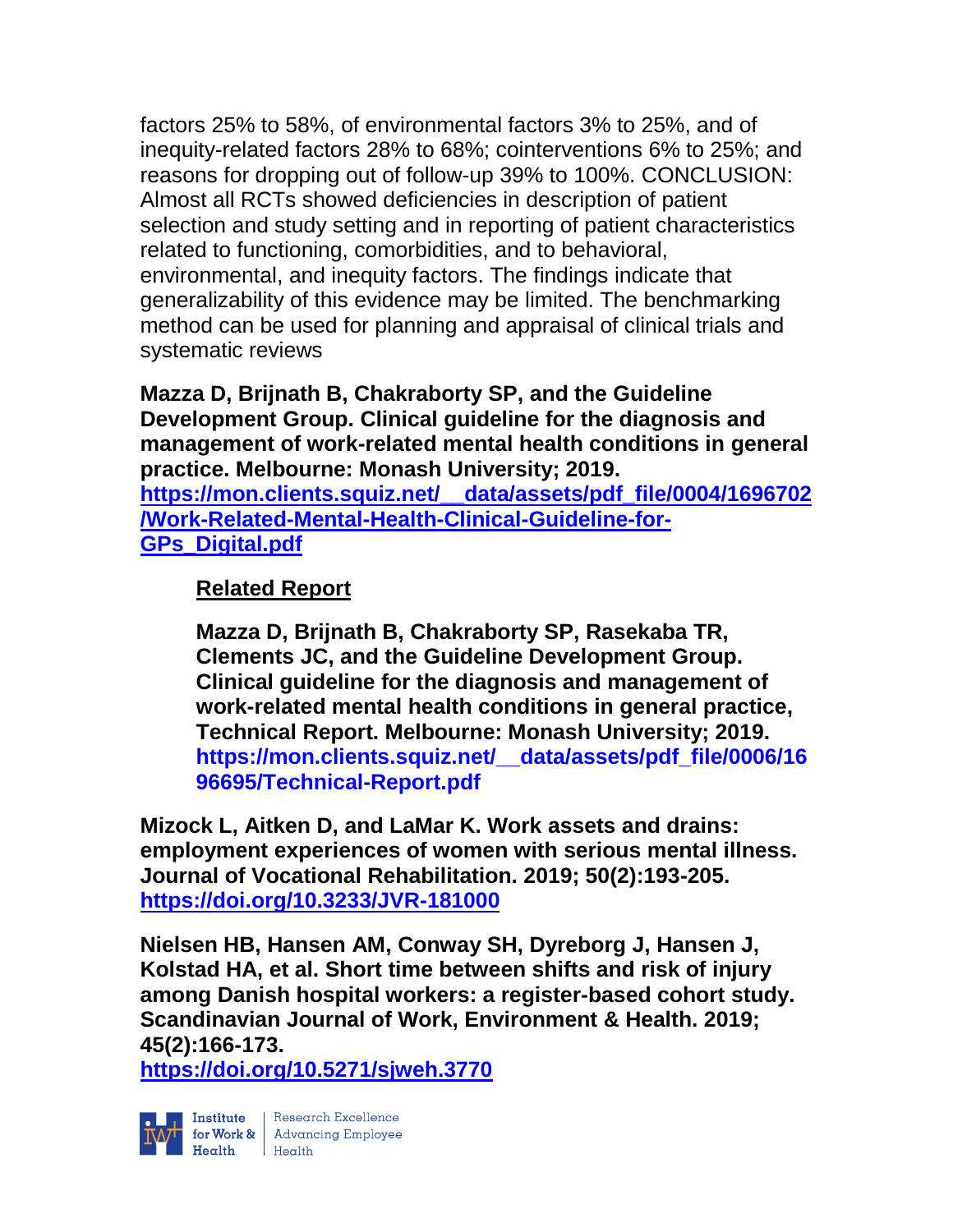Abstract: Objectives Short time between consecutive work shifts (quick returns, ie,  $\lt/=11$  hours between shifts) is associated with sleepiness and fatigue, both of which have been linked to risk of injury. This paper aims to study quick returns between work shifts and risk of injury among Danish hospital workers. Method The study population included 69 200 employees, primarily working at hospitals, corresponding to 167 726 person years at risk between 2008-2015. Information on working hours was obtained from payroll data in the Danish Working Hour Database and linked, at an individual level, with data on 11 834 injury records identified in the National Patient Register and the Danish Register of Causes of Death. Multivariate Poisson regression models were used to calculate incidence rate ratios (IRR) with 95% confidence intervals (CI). Results Results showed the shorter the time between shifts, the higher the risk of injury. Thus, an elevated risk of injury was observed after quick returns compared with the standard 15-17 hours between shifts (IRR 1.39, 95% CI 1.23-1.58). Furthermore, when assessing the number of days since a quick return, the risk of injury was especially high within the first two days (day 1: IRR 1.39, 95% CI 1.23-1.58; day 2: IRR 1.39, 95% CI 1.21-1.58) following a quick return. Conclusions Our results suggest that quick returns increased the risk of injury, in particular within the first two days following a quick return. These findings point towards avoiding or reducing the number of quick returns in order to lower employees' risk of injury

#### **Riester SM, Leniek KL, Niece AD, Montoya-Barthelemy A, Wilson W, Sellman J, et al. Occupational medicine clinical practice data reveal increased injury rates among Hispanic workers. American Journal of Industrial Medicine. 2019; 62(4):309-316. <https://doi.org/10.1002/ajim.22949>**

Abstract: BACKGROUND: Minnesota has an ethnically diverse labor force, with the largest number of refugees per capita in the United States. In recent years, Minnesota has been and continues to be a major site for immigrant and refugee resettlement in the United States, with a large population of both immigrant and native born Hmong, Hispanic, and East Africans. This study seeks to evaluate the injury risk among the evolving minority workforce in the Minnesota Twin Cities region. METHODS: A retrospective cohort study identifying work-related injuries following pre-employment



Institute Research Excellence<br>
for Work & Advancing Employee<br>
Health Health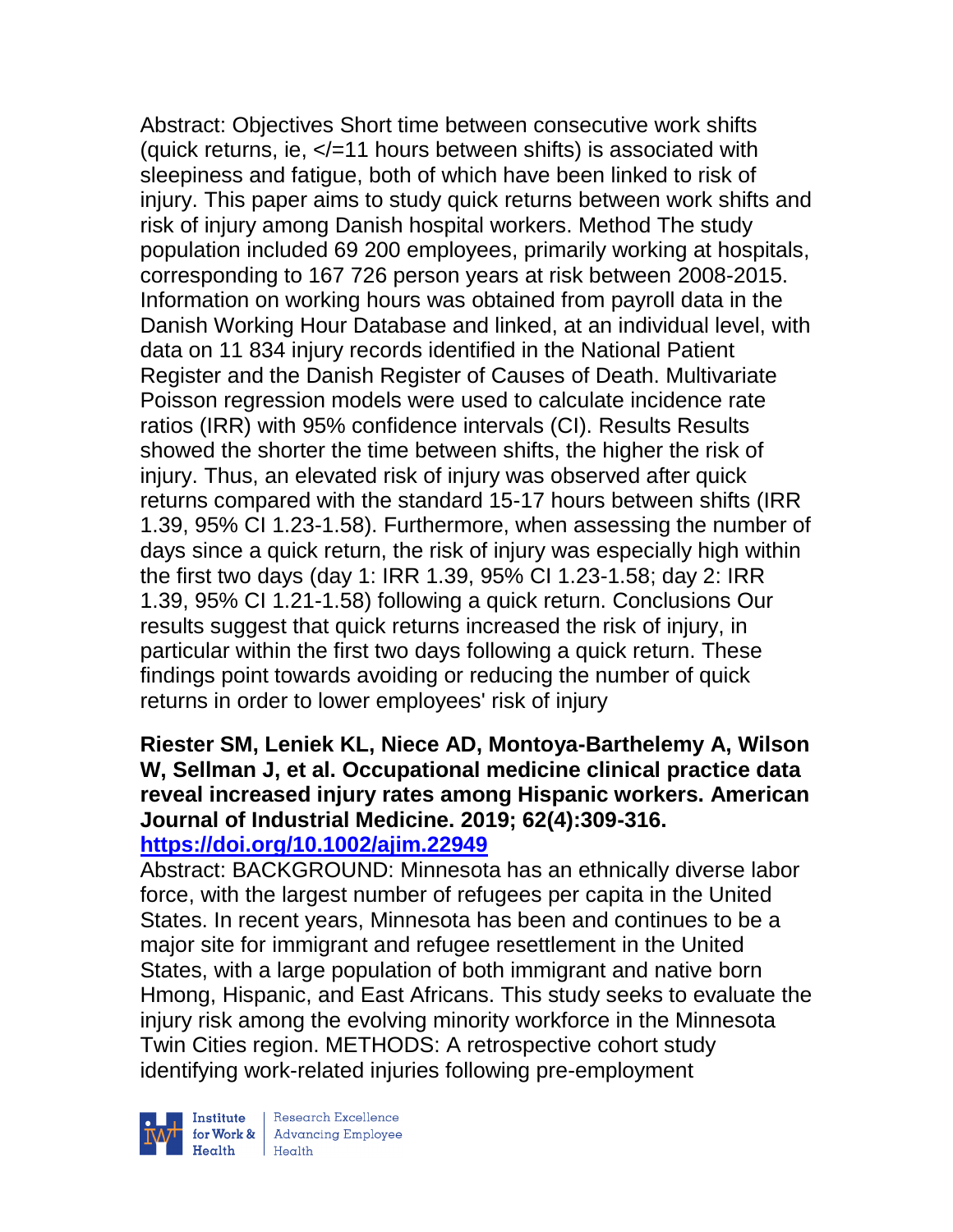examinations was performed using electronic health records from a large multi-clinic occupational medicine practice. Preplacement examinations and subsequent work-related injuries were pulled from the electronic health record using representative ICD-10 codes for surveillance examinations and injuries. This study included patient records collected over a 2-year period from January 1, 2015, through December, 2016. The patients in this cohort worked in a wide-array of occupations including production, assembly, construction, law enforcement, among others. RESULTS: Hispanic minority workers were twice as likely to be injured at work compared with White workers. Hispanics were 2.89 times more likely to develop back injuries compared with non-Hispanic workers, and 1.86 times more likely to develop upper extremity injuries involving the hand, wrist, or elbow. CONCLUSION: Clinical practice data shows that Hispanic workers are at increased risk for work-related injuries in Minnesota. They were especially susceptible to back and upper extremity injuries. Lower injury rates in non-Hispanic minority workers, may be the result of injury underreporting and require further investigation

#### **Scott K, George AS, and Ved RR. Taking stock of 10 years of published research on the ASHA programme: examining India's national community health worker programme from a health systems perspective. Health Research Policy and Systems. 2019; 17(1):29.**

**<https://doi.org/10.1186/s12961-019-0427-0> [open access]** Abstract: BACKGROUND: As India's accredited social health activist (ASHA) community health worker (CHW) programme enters its second decade, we take stock of the research undertaken and whether it examines the health systems interfaces required to sustain the programme at scale. METHODS: We systematically searched three databases for articles on ASHAs published between 2005 and 2016. Articles that met the inclusion criteria underwent analysis using an inductive CHW-health systems interface framework. RESULTS: A total of 122 academic articles were identified (56 quantitative, 29 mixed methods, 28 qualitative, and 9 commentary or synthesis); 44 articles reported on special interventions and 78 on the routine ASHA program. Findings on special interventions were overwhelmingly positive, with few negative or mixed results. In contrast, 55% of articles on the routine ASHA programme showed mixed findings and



| Research Excellence for Work & Advancing Employee<br>Health Health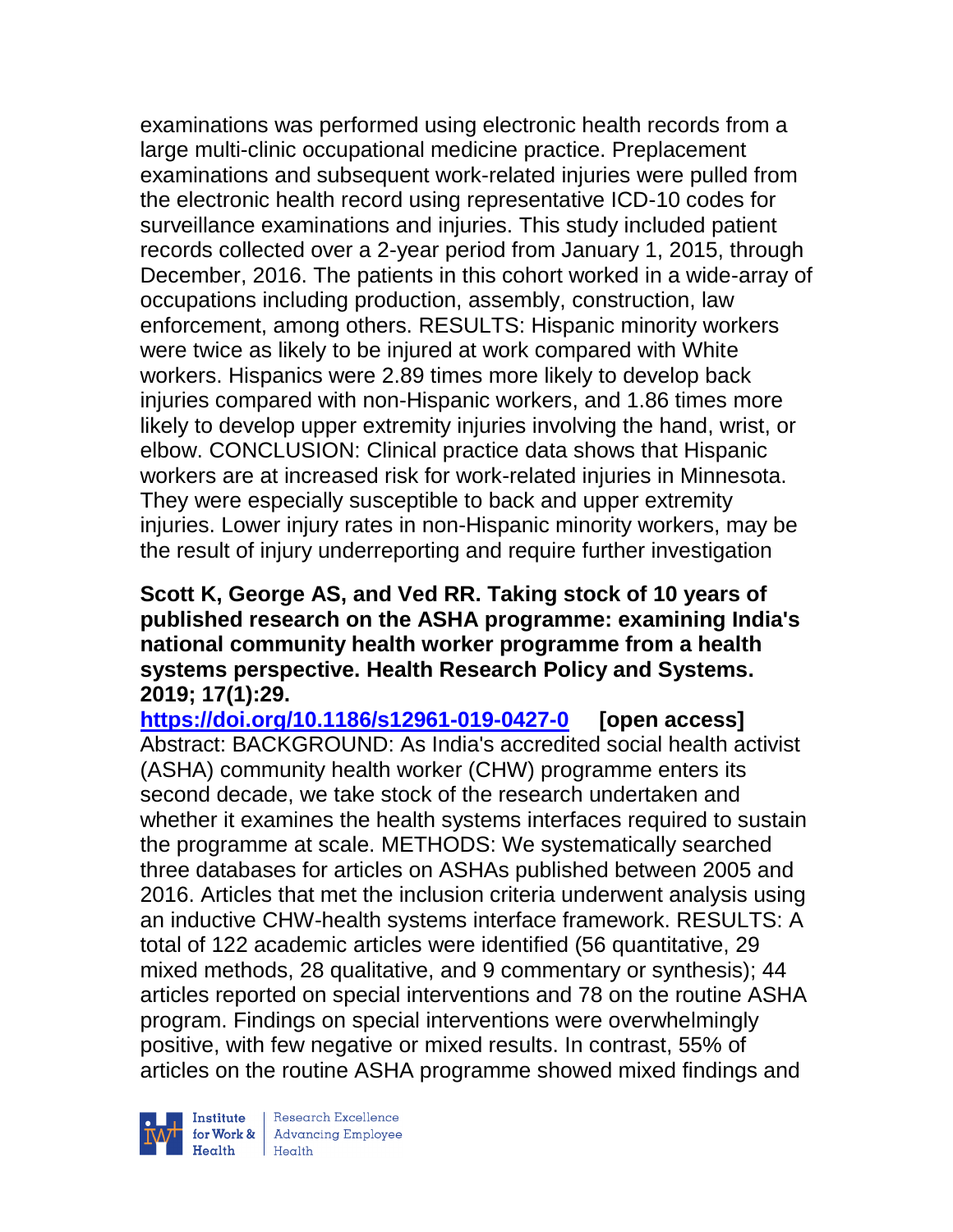23% negative, with few indicating overall positive findings, reflecting broader system constraints. Over half the articles had a health system perspective, including almost all those on general ASHA work, but only a third of those with a health condition focus. The most extensively researched health systems topics were ASHA performance, training and capacity-building, with very little research done on programme financing and reporting, ASHA grievance redressal or peer communication. Research tended to be descriptive, with fewer influence, explanatory or exploratory articles, and no predictive or emancipatory studies. Indian institutions and authors led and partnered on most of the research, wrote all the critical commentaries, and published more studies with negative results. CONCLUSION: Published work on ASHAs highlights a range of small-scale innovations, but also showcases the challenges faced by a programme at massive scale, situated in the broader health system. As the programme continues to evolve, critical comparative research that constructively feeds back into programme reforms is needed, particularly related to governance, intersectoral linkages, ASHA solidarity, and community capacity to provide support and oversight

## **Tederko P, Krasuski M, and Tarnacka B. Effectiveness of rehabilitation after cervical disk surgery: a systematic review of controlled studies. Clinical Rehabilitation. 2019; 33(3):370-380. <https://doi.org/10.1177/0269215518810777>**

Abstract: OBJECTIVES:: To present a synopsis of evidence on the efficacy of rehabilitation after cervical disk surgery performed for neck pain and radiculopathy. DATA SOURCES:: The databases of Medline, EMBASE, and Cochrane Central were searched for studies reporting effects of rehabilitation interventions in patients undergoing surgery due to cervical disk disease with pain and radicular syndrome, published before 31 August 2018. REVIEW METHODS:: Project was registered with PROSPERO database (number CRD42018085937). Randomized controlled trials that evaluated the efficacy of rehabilitation interventions versus other, sham, or no treatment were selected. The primary outcomes were disability and pain. Secondary outcomes were other measures assessing biological, psychological or social effect of rehabilitation. Two reviewers independently screened studies for eligibility, assessed risk of bias and extracted data. Evaluation of evidence was performed

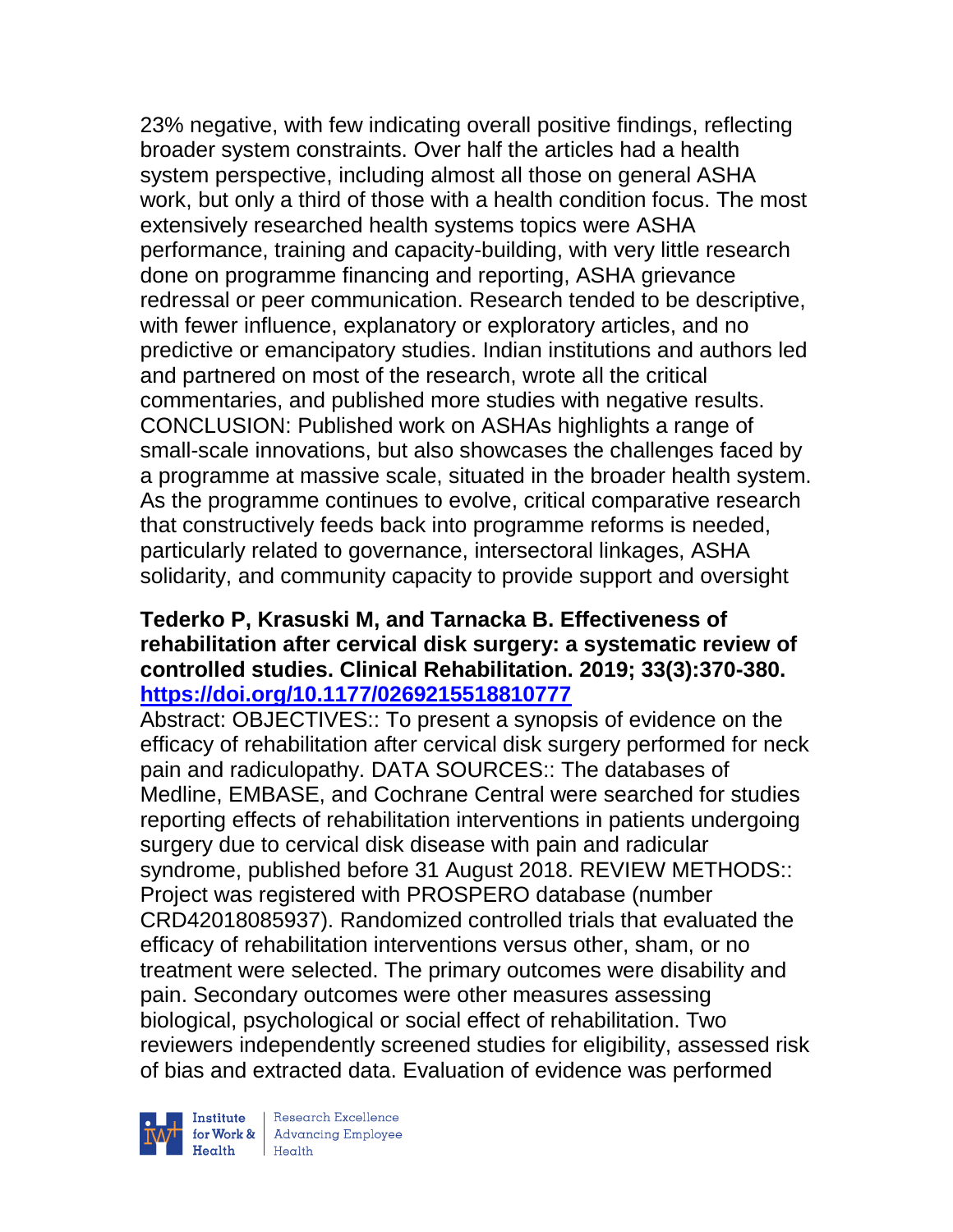with the GRADE system. RESULTS:: Five papers were included in the review. The eligible studies were heterogeneous in intervention and outcome reporting. There are low- to very-low-quality evidence that some interventions (use of cervical collars after non-plated anterior cervical diskectomy an fusion, structured physiotherapy, and interactive patients' education) provide some benefit within functioning, pain, and selected psychological variables in patients undergoing cervical disk surgery. Controlled trials addressing comprehensive interdisciplinary rehabilitation, multidisciplinary pain management, occupational therapy, psychotherapy, social and vocational interventions were not identified. CONCLUSION:: There is insufficient evidence with few trials of low quality to allow any conclusion to be drawn about the effectiveness, harms, and general ineffectiveness of rehabilitation for people who have had cervical disk surgery for pain or radiculopathy

## **Verra SE, Benzerga A, Jiao B, and Ruggeri K. Health promotion at work: a comparison of policy and practice across Europe. Safety and Health at Work. 2019; 10(1):21-29.**

**<https://doi.org/10.1016/j.shaw.2018.07.003> [open access]** Abstract: Background Promoting healthy lifestyles at work should complement workplace safety programs. This study systematically investigates current states of occupational health and safety (OHS) policy as well as practice in the European Union (EU). Methods OHS policies of EU member states were categorized as either prevention or health promotion provisions using a manifest content analysis. Policy rankings were then created for each prevention and promotion. Rankings compared eight indicators from the European Survey of Enterprises on New and Emerging Risks-2 data on prevention and promotion practices for each member state using Chi-square and probit regression analyses. Results Overall, 73.1% of EU establishments take preventive measures against direct physical harm, and about 35.4% take measures to prevent psychosocial risks. Merely 29.5% have measures to promote health. Weak and inconsistent links between OHS policy and practice indicators were identified. Conclusion National OHS policies evidently concentrate on prevention while compliance with health and safety practices is relatively low. Psychosocial risks are often addressed in national policy but not implemented by institutions. Current risk assessment



| Research Excellence Institute Research Excellence<br> **Fractional Employee**<br>
Realth Health